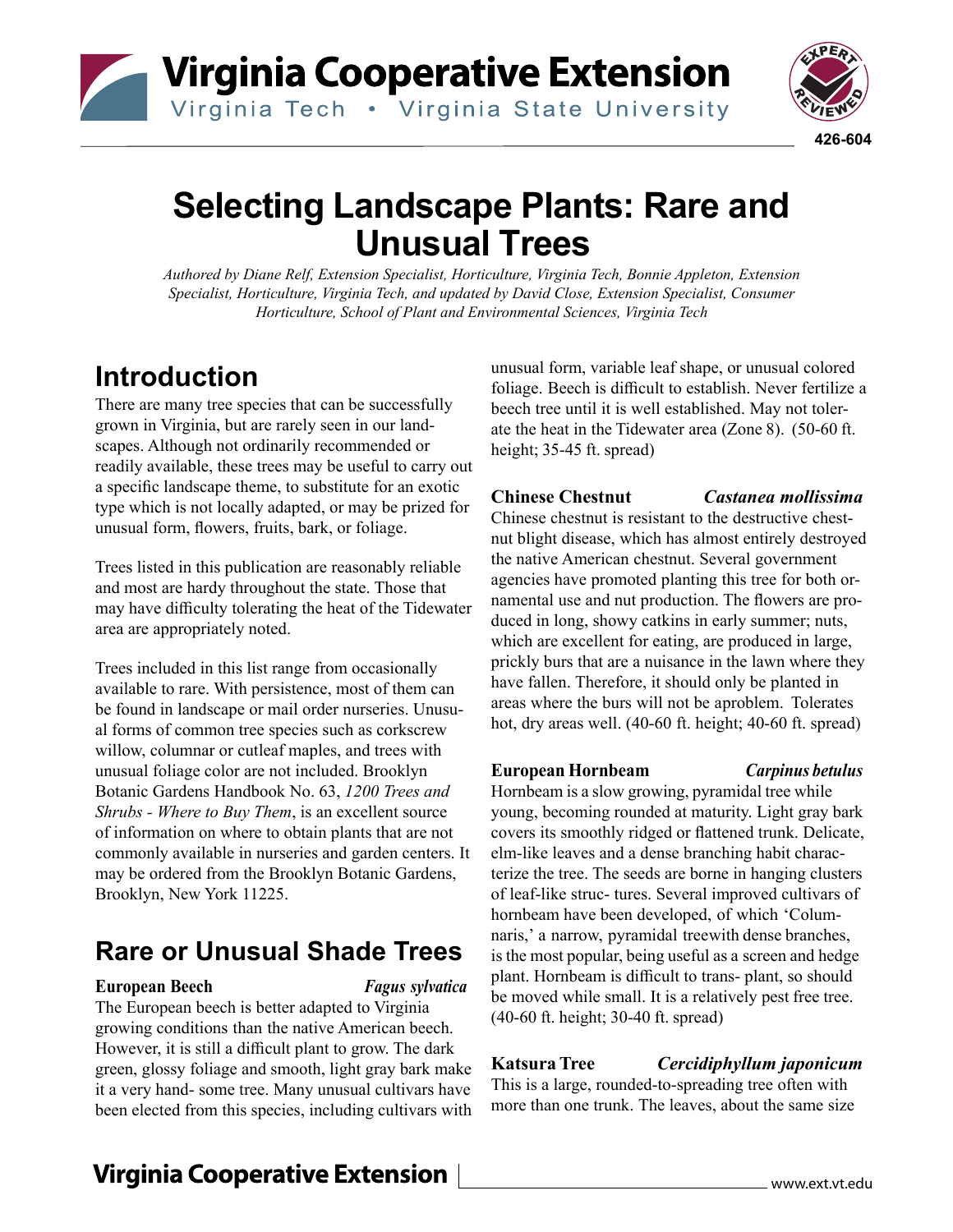and shapeas redbud leaves but with a serrate or toothed rather than smooth leaf margin, develop scarlet to yellow fall color. Katsura trees are essentially pest free. Though somewhat difficult to transplant, they make outstanding shade trees and should be more widely planted. (40-60 ft. height; variable 20-60 ft. spread)

#### **Paperbark Maple** *Acer griseum*

This round-headed, rather open maple grows moderately fast while young. The bright, copper-colored bark peels off in paper-like strips creating intense winter interest. The compound leaves resemble box elder and have no special ornamental value. Paperbark maple is best used as a lawn or specimen tree where it is visible in winter. It tolerates a wide range of soils and exposures; may need extra water during hot summers in the Tidewater area. (20-30 ft. height; spread: 1/2 to equal height)

#### **Silver Linden** *Tilia tomentosa*

This is a beautiful specimen tree that tolerates heat and drought better than other lindens. The upper leaf surface is dark green, but the undersides are densely covered with hairs, which give them a silver color. When the leaves are blown in the wind, the silver undersurfaces can be seen, giving a beautiful effect. This tree should not be planted in areas where there is a large amount of dust or soot present as it will collect on the hairy leaves and make them unsightly. Flowers of this species have been reported to be poisonous to bees. (50-70 ft. height; 25-40 ft. spread)

### **Turkish Filbert or Hazel** *Corylus colurna*

Turkish filbert is a well-shaped ornamental tree with a regular, pyramidal habit of growth. The rough, corky bark and heavy crop of catkins, produced in March, make this a worthwhile ornamental tree. It is especially adapted for planting in hot, dry areas. No major insect or disease problems; may not adapt well to the Tidewater area unless well-watered the first few years after transplanting. (40-50 ft. height; 15-40 ft. spread)

## **Rare or Unusual Flowering Trees**

**Amur Maackia** *Maackia amurensis*

Maackia is moderately fast growing, developing a rounded head at maturity. Its major interest is the small, white, late summer flowers that are arranged in branched clusters4 to 6 inches long, although its

## **Virginia Cooperative Extension**

bronze-colored bark can add winter landscape interest. It is widely adapted and can be easily grown. No major pest problems. (20-30 ft. height; 20-30 ft. spread)

### **Chinese Redbud** *Cercis chinensis*

A far showier member of the redbud genus, this multistemmed, small tree will be heavily covered with vivid rosy- pink to purple flowers about the same time in early spring as the Eastern redbud. Tolerant of poor soils and hot loca- tions, it makes an excellent specimen or screen. (10-20 ft. height; 15-20 ft. spread)

### **Korean Evodia** *Evodia daniellii*

Small, white flowers of evodia are produced in large, flat clusters similar to those of some viburnums. The flowers are not especially showy but they appear in late summer when few other trees are in bloom. Bees are especially attracted to the flowers. Red capsules that split open to reveal shiny black seeds follow them. No serious pests areknown. (25-30 ft. height; 25-30 ft. spread)

### **Goldenchain** *Laburnum x watereri*

Goldenchain tree is a striking sight in mid-spring when it is covered with foot-long, pendulous clusters of bright yellow flowers. It is a vase-shaped tree that grows fairly rapidly. The goldenchain tree grows best during cool, moist summers and may therefore be difficult to grow in the Tidewater area. (12-15 ft. height; 9-12 ft. spread)

### **Franklinia** *Franklinia alatamaha*

Growing Franklinia is a real challenge to the home gardener. It is difficult to establish, but once established it is a truly beautiful tree. Franklinia was discovered in Georgia; however, no native trees have been found since 1790. All of the trees growing today are descendants of the ones collected before that time. It is an upright, slow growing tree, noted for its large, white, fragrant flowers, which open in late summer. The foliage turns orange to red in the fall. A fertile, moist, well-drained soil is preferred. Avoid hot, dry exposures. No serious pests of Franklinia have been reported. (10- 30 ft. height; 6-15 ft. spread)

### **Japanese Stewartia** *Stewartia pseudocamellia*

Dense, lustrous foliage, showy flowers, yellow to reddish purple fall color, and flaking, varicolored bark combine to make the Stewartias beautiful at all seasons of the year. Two-inch, single, white flowers create a spectacle in mid-summer when few other trees are in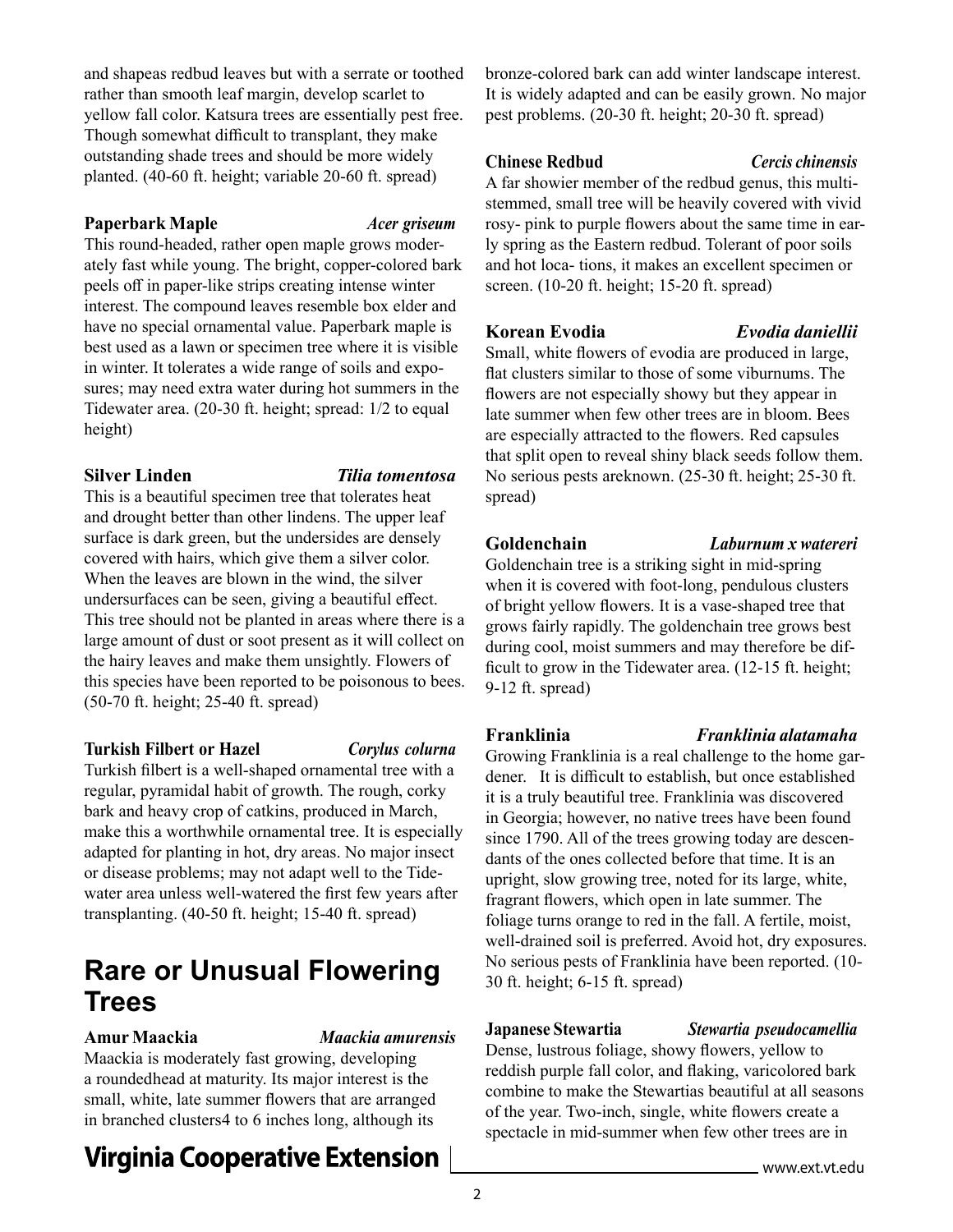bloom. The old bark peels off in irregular patches revealing lighter colored, inner bark and thereby providing intense winter interest. It is difficult to transplant and should be planted while small. It grows best in a protected location, on good soils with a regular supply of moisture. (30-40 ft. height; spread 20-25 ft.)

#### **Carolina Silverbell** *Halesia carolina*

Silverbell is an attractive, moderately fast growing, native tree. The delicate, white, bell-shaped flowers, about 1/2-inch long, appear in late spring. They hang all along the underside of the previous year's branches, making a uniquely beautiful sight when in bloom. Two-to-four winged seedpods add interest in the fall of the year. The mountain silverbell, *H. monticola*, is a larger tree with much larger flowers (2 inches long) but is more difficult to find in nurseries. Either species should be planted where it can be observed at close range. Both species are free from serious pest problems. Don't plant in heavy or wet soils, and avoid hot, dry exposures in the Tidewater area. (30-45 ft. height; 20-35 ft. spread)

#### **Japanese Snowbell** *Styrax japonicus*

This unique, small tree is often wider than it is tall. Grace- ful, small, waxy, white flowers hang from the curving hori- zontal branches in early summer. Flowers appear after the leaves are fully developed, but the leaves are arranged on the upper side of the branches leaving pendulous flowers clearly evident below. The dark green leaves, wide spread- ing growth habit, and beautiful flowers combine to makethis an outstanding specimen tree. It needs rich soil and adequate summer moisture. No serious pests are known. (20-30 ft. height; 20-30 ft. spread)

### **Japanese Tree Lilac** *Syringa reticulata*

(Formerly S. *amurensis japonica*)

Tree lilac is a small tree with rounded to spreading growth habit. Large clusters of fragrant, white flowers appear in mid-June, about four to six weeks after common lilac has bloomed. Shiny, cherry-like bark develops on the trunk and larger branches, adding interest in winter. It tolerates a wide range of growing conditions but, unfortunately, it is susceptible to most of the pests that bother common lilac, though to a lesser degree, and may not tolerate hot summers in the Tidewater area. (20-30 ft. height; 15-25 ft. spread)

## **Rare or Unusual Evergreens Virginia Cooperative Extension**

### **Cedar of Lebanon** *Cedrus libani*

The needle-like foliage of this highly unusual tree is produced in bunches on older twigs and singly on current season's growth. It is prized for its dark green foliage, picturesque habit of growth, and ornamental cones. Massive forests in the now barren Biblical lands were made up of this species. It is said to have been used for timbers in Solomon's Temple. Blue atlas cedar (*C. atlantica glauca*), a closely related species, is similar to the cedar of Lebanon except that it has bluish colored needles. They should be planted in good soil in a sunny, protected location.

Avoid planting in wet or heavy soils. May have difficulty in the Tidewater area where the deodar cedar (*C. deodara*) can be used. (40-60 ft. height; 40-60 ft. spread)

#### **Falsecypress** *Chamaecyparis* **spp.**

Falsecypress is adapted to a cool, moist climate and tends to be scorched and discolored by drought and drying winter winds. Falsecypress comprise a group of slow growing, dense, pyramidal evergreens with a wide variety of foliage colors and textures. The cultivars of Hinoki falsecypress (C. *obtusa*) are better adapted to Virginia than the others. 'Erecta' forms a slender column, 'Filicoides' has twisting frond-like foliage and 'Gracilis' is a slender tree with weeping branchlets. The varieties of Sawara falsecypress (*C. pisifera*) offer great diversity in foliage and tree form. (40-75 ft. height; 10-20 ft. spread)

### **Bristlecone Pine** *Pinus aristata*

One of the oldest living plants in the world, living specimen bristlecone pines growing in Arizona and Nevada are over 4,000 years old. It is becoming popular in landscape plant- ings primarily because of its dense, short needles and its picturesque growth habit. It is very slow growing (suitable for bonsai) and endures a hot, dry exposure but does not tolerate shade. (8-20 ft. height; spread: irregular)

### **Japanese Red Pine** *Pinus densiflora*

A picturesque tree with a distinct, flat-topped growth habit, often used for bonsai. The cones are produced in dense clusters. Orange-red bark is interesting throughout the year. A dwarf, flat-topped cultivar, Tanyosho pine, is commonly grown as a shrub. It will grow to about 6 feet in height. (40-60 ft. height; 40-60 ft. spread)